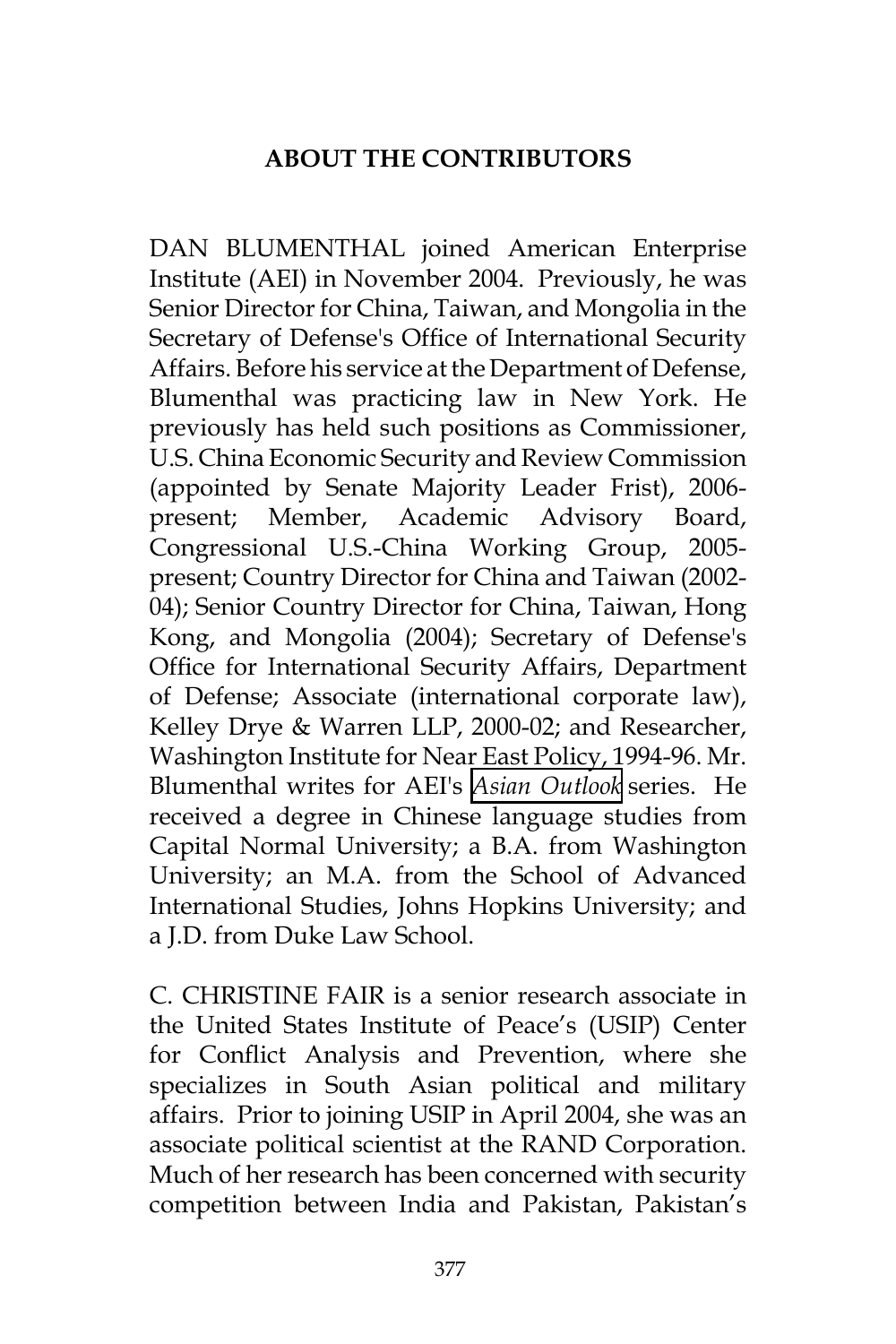internal security, analyses of the causes of terrorism, and U.S. strategic relations with India and Pakistan. She has conducted several analyses for the U.S. Government, including an assessment of Indo-U.S. army-to-army relations; an examination of political Islam and its recent developments in Pakistan and Iran; and a comparative study of urban terrorism and state responses in Sri Lanka, Pakistan, and India. Dr. Fair's recent publications include "Faltering Sri Lankan Peace Process," *Journal of International Peace Operations* (Vol. 2, No. 3, November-December 2006); *Fortifying Pakistan: The Role of U.S. Internal Security and Law Enforcement Assistance*, co-authored with Peter Chalk (USIP Press, 2006); and "Think Again: Sources of Islamist Terrorism," co-authored with Husain Haqqani, *Foreign Policy* (January, 2006). Dr. Fair holds a master's degree and Ph.D. in South Asian Languages and Civilizations from the Harris School of Public Policy.

CHARLES D. FERGUSON is a fellow for science and technology at the Council on Foreign Relations and an adjunct professor in the security studies program at Georgetown University, where he teaches a graduatelevel course titled "Nuclear Technologies and Security." His areas of expertise include nuclear and radiological terrorism prevention and response, nuclear nonproliferation, and U.S. and international nuclear policies. At the Council, he specializes in analyzing nuclear security and nuclear energy issues. Prior to arriving at the Council in September 2004, he worked as a scientist-in-residence in the Washington, DC, office of the Monterey Institute's Center for Nonproliferation Studies (CNS). At CNS, he codirected a project that systemically assessed how to prevent and respond to nuclear and radiological terrorism. The project's major findings were published in the book *The Four Faces of*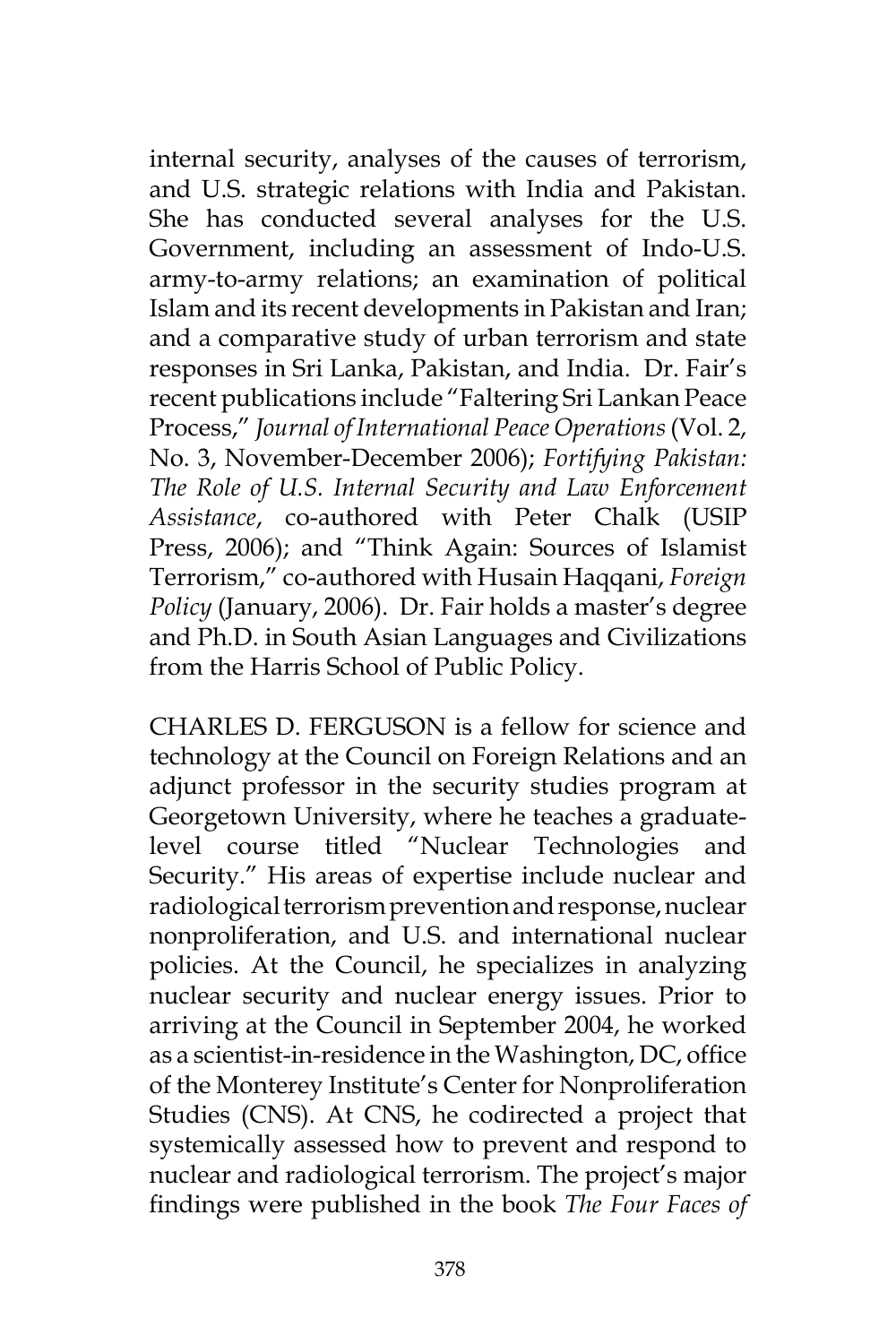*Nuclear Terrorism* (Routledge, 2005). He was also the lead author of the award-winning report *Commercial Radioactive Sources: Surveying the Security Risks*, which was published in January 2003 and was one of the first post-September 11, 2001, reports to assess the radiological dispersal device, or "dirty bomb," threat. Dr. Ferguson has served as a foreign affairs officer in the Bureau of Nonproliferation, U.S. Department of State, where he helped develop U.S. government policies on nuclear safety and security issues. He was hired for his expertise in physics and nuclear engineering. Within a few days after the terror attacks of September 11, 2001, he drafted a memo about the threat of dirty bombs to then–Secretary of State Colin Powell. He has also worked on nuclear proliferation and arms control issues as a senior research analyst and director of the nuclear policy project at the Federation of American Scientists. After graduating with distinction from the United States Naval Academy, he served as an officer on a fleet ballistic missile submarine and studied nuclear engineering at the Naval Nuclear Power School. He has done scientific research at the Los Alamos National Laboratory, the University of Maryland's Institute for Physical Science and Technology, the Harvard-Smithsonian Center for Astrophysics, and the Space Telescope Science Institute. Dr. Ferguson has written numerous articles on missile defense, missile proliferation, nuclear arms control, nuclear proliferation, and nuclear terrorism. These publications have appeared in the *Bulletin of the Atomic Scientists*, *Issues in Science and Technology*, *Newsday*, the *Washington Post*, the *International Herald Tribune*, *Defense News*, and the *IAEA Bulletin*. He has also authored or coauthored several peer-reviewed scientific articles and published in top physics journals, such as *Physical Review E* and *Physical Review Letters*. He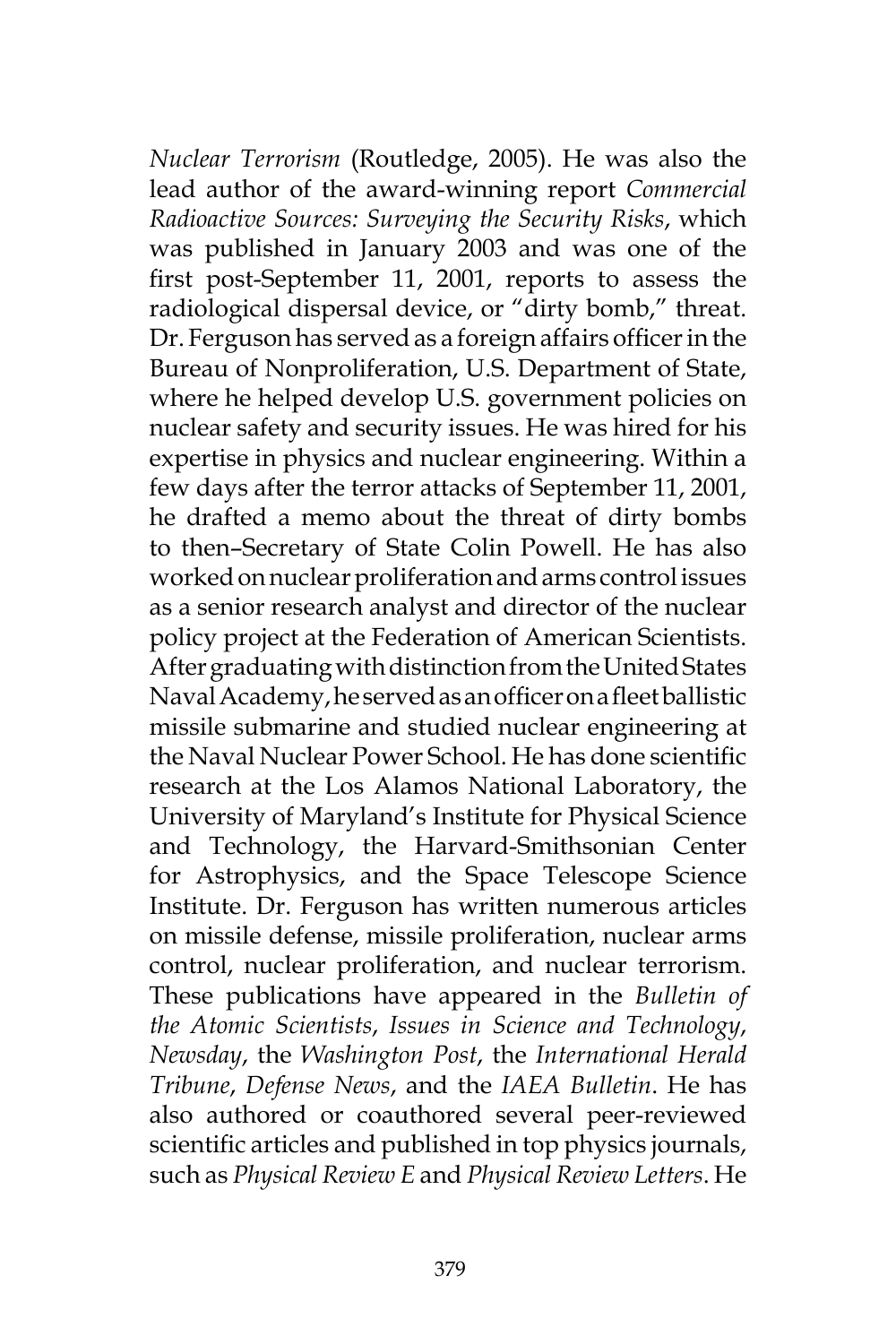has been interviewed numerous times for print, radio, and television media. Dr. Ferguson holds a Ph.D. in physics from Boston University.

ZIA MIAN is a Research Scientist and Director of the Project on Peace and Security in South Asia, at the Program on Science and Global Security, Woodrow Wilson School of Public and International Affairs, Princeton University. He is also a member of the core staff of the International Panel on Fissile Materials, an independent group of arms-control and nonproliferation experts from 15 countries working for cooperative international policies to secure, consolidate, and reduce stockpiles of highly enriched uranium and plutonium that can be used for making nuclear weapons. Professor Mian teaches at the Woodrow Wilson School and previously has taught at Yale University and Quaid-i-Azam University, Islamabad. He has worked at the Union of Concerned Scientists, Cambridge, MA; and at the Sustainable Development Policy Institute, Islamabad. He is the editor of several books, most recently *Between Past and Future: Selected Essays on South Asia by Eqbal Ahmad* and *Out of The Nuclear Shadow* (2002). Other books include *Pakistan's Crises of State and Society* (1997) and *Pakistan's Atomic Bomb and The Search for Security* (1995). His writings have also appeared in journals, magazines, and newspapers around the world. He has made two documentary films with Pervez Hoodbhoy, *Crossing The Lines: Kashmir, Pakistan, India* (2004) and *Pakistan and India Under The Nuclear Shadow* (2001). In addition to his research and writing, Professor Mian is active with a number of civil society groups working for nuclear disarmament, peace and justice, including serving on the Board of the Los Alamos Study Group,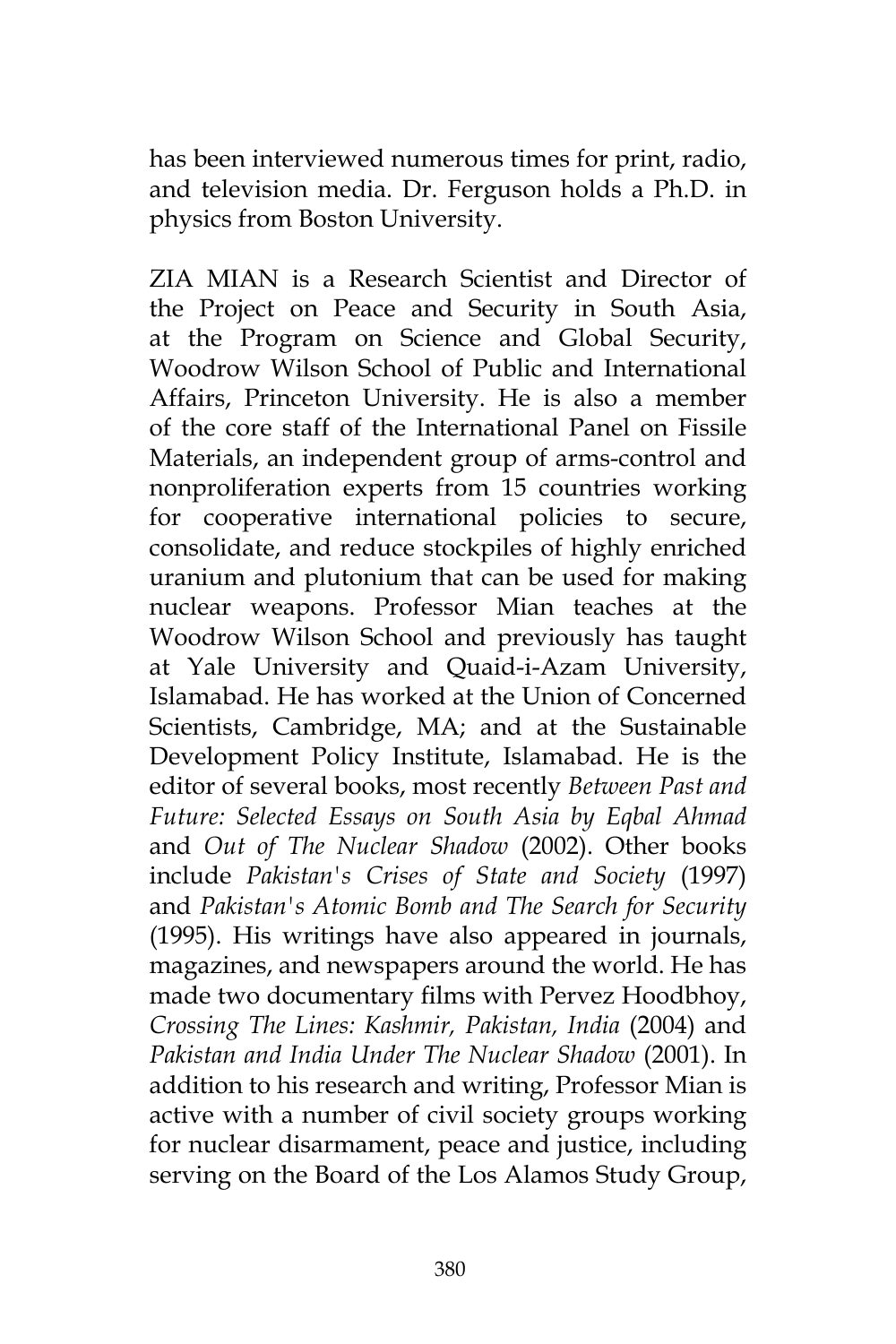the United Nations Nongovernment Organization Committee on Disarmament, the International Network of Engineers and Scientists Against Proliferation, and Abolition 2000, a network of over 2000 peace groups in 91 countries. He also serves on the Board of the Eqbal Ahmad Foundation.

ABDUL H. NAYYAR served for over 30 years on the faculty of the Department of Physics, Quaid-i-Azam University, Islamabad. He has been a Research Fellow, and is now visiting research fellow at the Sustainable Development Policy Institute, Islamabad, where he led the program on energy and education. Dr. Nayyar has also been a regular visiting fellow with Princeton University's Program on Science and Global Security since 1998. His research interests include fissilematerial production, nuclear weapons proliferation, consequences of nuclear war, and nuclear-reactor safety. He currently serves as President of Pakistan's Peace Coalition, a national network of peace and justice groups, and is the Co-convener of Pugwash Pakistan. Dr. Nayyar is the Executive Director of the non-profit group, Developments in Literacy, Pakistan.

GEORGE PERKOVICH is Vice President for Studies at the Carnegie Endowment for International Peace. In this capacity, he oversees the entire research program, across all subject areas. His personal research has focused on nuclear strategy and nonproliferation, with a focus on South Asia. He is the author of *India's Nuclear Bomb*; recently coauthored a major Carnegie report, *Universal Compliance: A Strategy for Nuclear Security*, a new blueprint for rethinking the international nuclear nonproliferation regime; and "Giving Justice Its Due," *Foreign Affairs*, July-August 2005. From 1990 through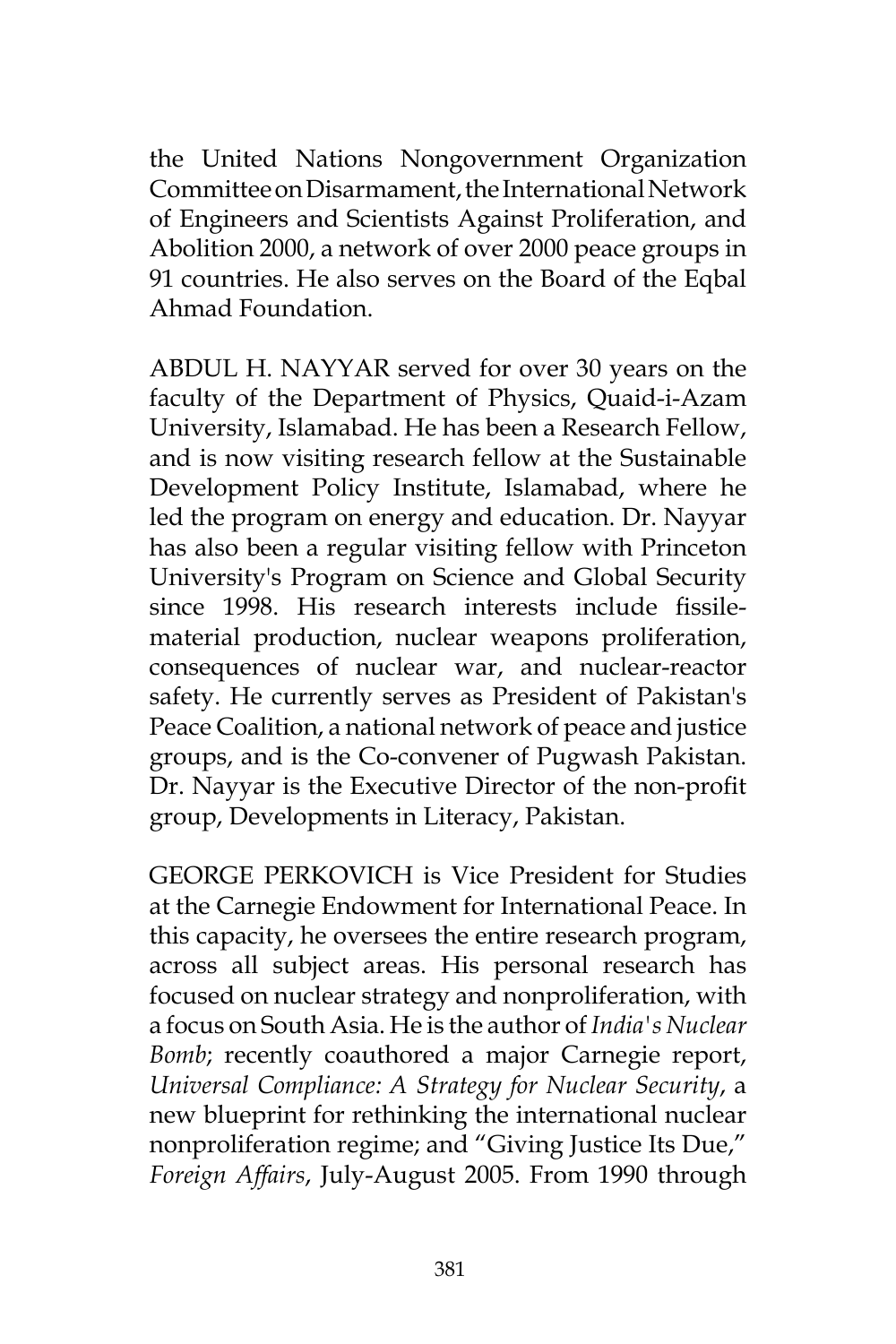2001, Dr. Perkovich was director of the Secure World Program at the W. Alton Jones Foundation, a \$400 million philanthropic institution located in Charlottesville, Virginia. At the time of the Foundation's division in 2001 he also served as Deputy Director for Programs. Dr. Perkovich served as a speechwriter and foreign policy advisor to Senator Joe Biden from 1989 to 1990. He received a B.A. from the University of California at Santa Cruz, an M.A. from Harvard University, and a Ph.D. from the University of Virginia.

R. RAJARAMAN is emeritus professor of theoretical physics at Jawaharlal Nehru University, New Delhi. He has been a professor at the Indian Institute of Science, Bangalore; Cornell University; and visiting faculty at MIT, Harvard, Berkeley, and Stanford University. He is a Fellow of both the Indian Academy of Science and the Indian National Science Academy. Professor Rajaraman has twice been a member of the Institute of Advanced Study, Princeton, and a regular visiting research scholar at Princeton University's Program on Science and Global Security since 2000. His research interests include, apart from different areas of theoretical physics, ending the production of fissile material for nuclear weapons, capping South Asia's nuclear arsenals, the dangers of accidental nuclear war, civilian nuclear energy, and science and education policy in India.

M. V. RAMANA is currently a Fellow at the Centre for Interdisciplinary Studies in Environment and Development (CISED), Bangalore, India. He has held research positions at the University of Toronto, the Massachusetts Institute of Technology, and Princeton University. He has taught at Boston University, Princeton University, and Yale University. He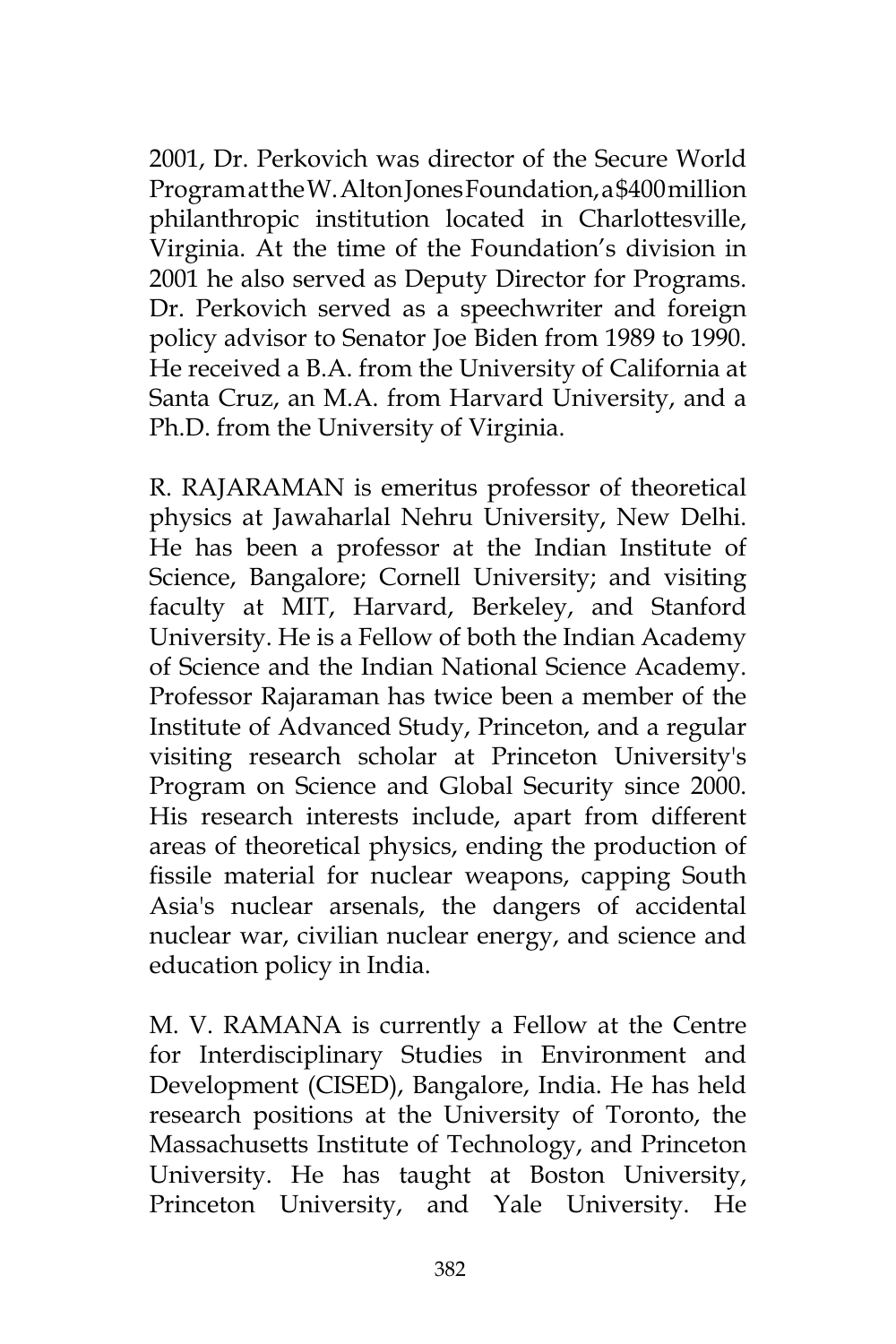specializes in studying Indian nuclear energy and weapons programs. Currently he is examining the economic viability and environmental impacts of the Indian nuclear power program. He is actively involved in the peace and anti-nuclear movements, and is associated with the Coalition for Nuclear Disarmament and Peace as well as Abolition-2000, a global network to abolish nuclear weapons. He is co-editor of *Prisoners of the Nuclear Dream* (New Delhi: Orient Longman, 2003) and author of *Bombing Bombay? Effects of Nuclear Weapons and a Case Study of a Hypothetical Explosion* (Cambridge, MA: International Physicians for the Prevention of Nuclear War, 1999). Dr. Ramana holds an M.Sc. from the Indian Institute of Technology, Kanpur; and a Ph.D. from Boston University.

HENRY SOKOLSKI is the Executive Director of the Nonproliferation Policy Education Center, a Washington-based nonprofit organization founded in l994 to promote a better understanding of strategic weapons proliferation issues for academics, policy makers, and the media. He served from 1989 to 1993 as Deputy for Nonproliferation Policy in the Office of the Secretary of Defense and earlier in the Office of Net Assessment and as a legislative military aide in the U.S. Senate. Mr. Sokolski has authored and edited a number of works on proliferation related issues including *Best of Intentions: America's Campaign Against Strategic Weapons Proliferation* (Westport, CT: Praeger, 2001).

RICHARD SPEIER consults near Washington, DC, specializing in nonproliferation and counterproliferation. Previously he worked for the Office of Management and Budget, where he helped reshape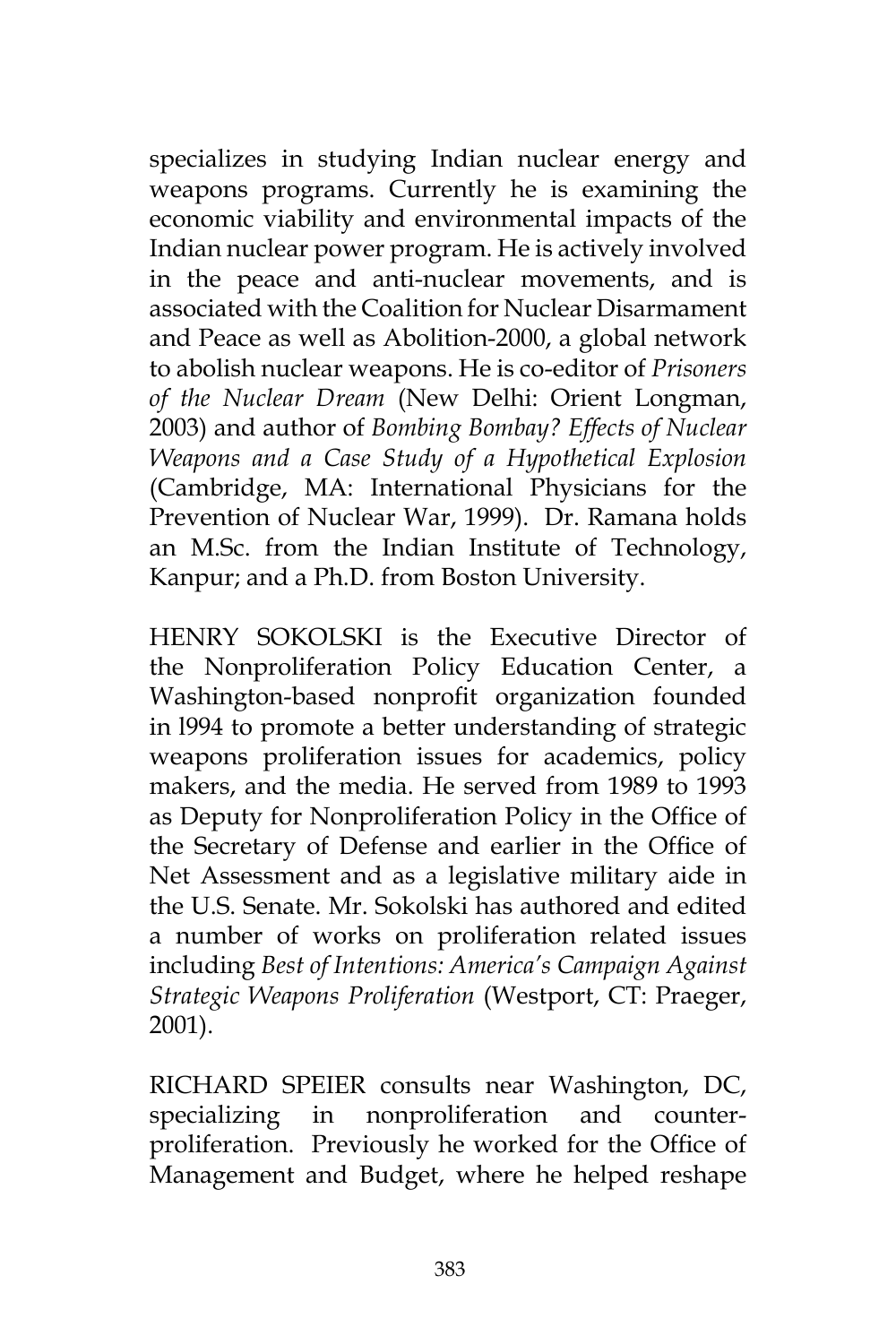nuclear and space programs, and later the Arms Control and Disarmament Agency, where he analyzed the consequences of the Indian nuclear explosion of 1974 and nuclear technologies that contributed to proliferation. In 1982 he joined the Office of the Secretary of Defense, starting what is now a 30-person staff to deal with the proliferation threat. For over 10 years he helped design, negotiate, and implement the Missile Technology Control Regime (MTCR), an international effort to limit the spread of missiles capable of delivering mass destruction weapons. In November 1990, Dr. Speier wrote the first draft of the terms for eliminating weapons of mass destruction after the impending war with Iraq. In 1994, he helped initiate military activities to protect against proliferation threats. He has appeared in national and international media; has testified before Congress; and has lectured in the U.S., Europe, Israel, and Russia. His recent writings include *Nonproliferation Sanctions* (2001), "Unmanned Air Vehicles: New Challenges" (2003), and "U.S. Space Aid to India: On a 'Glide Path' to ICBM Trouble?" (2006). Dr. Speier received a B.A. in physics from Harvard College and a Ph.D. in political science from MIT.

JOHN STEPHENSON is a Consultant in Dalberg's Washington, DC, office. He has consulted to the senior management teams of leading multinational corporations, multilateral organizations, and international financial institutions on strategy, organizational effectiveness, stakeholder and change management, and development policy. He has experience in several development sectors, including energy, post-conflict reconstruction, private sector development, and governance and public sector reform. Some of his most recent engagements include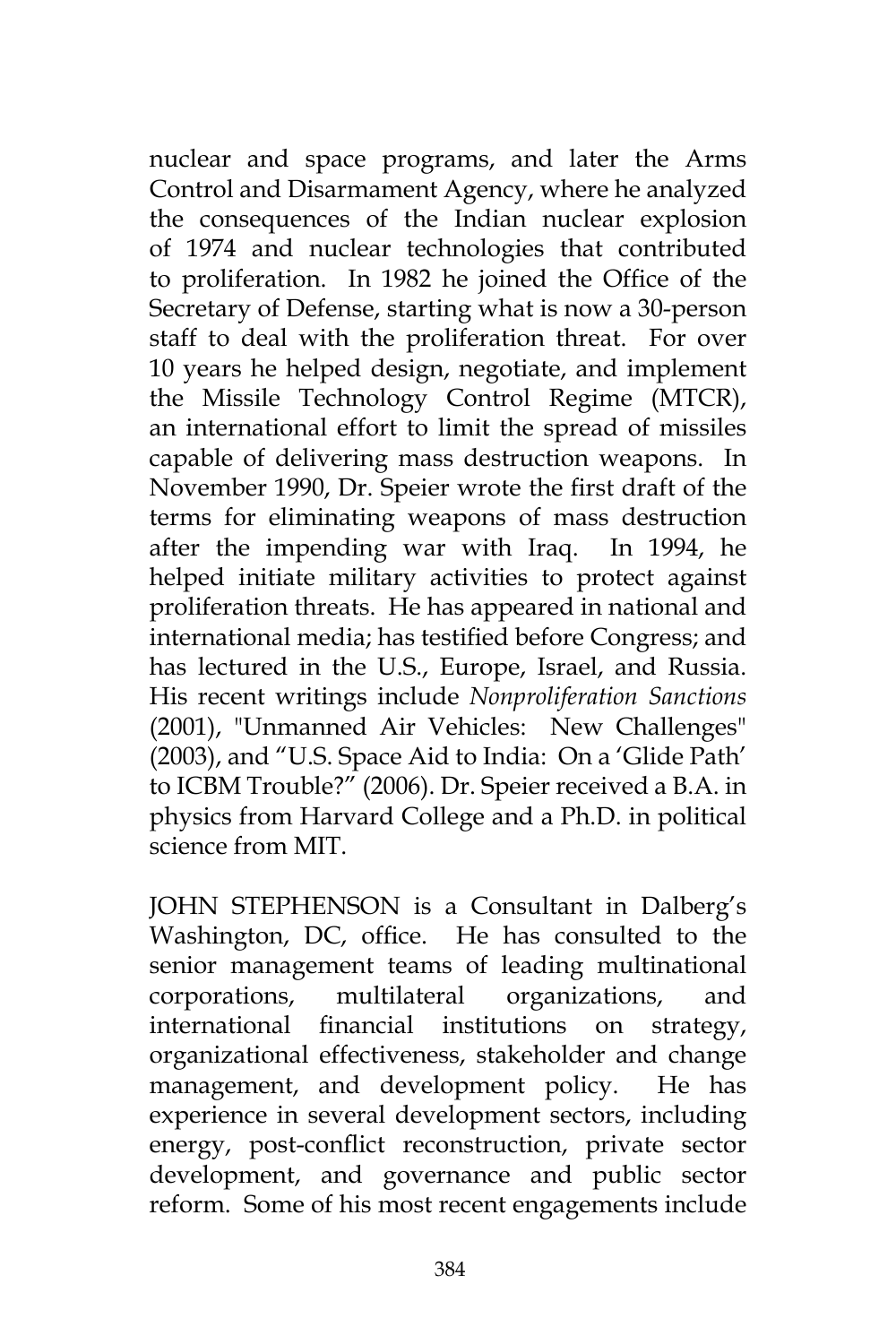assisting the East African Community to formulate an energy access scale-up strategy to support attainment of the Millennium Development goals and evaluating an organizational effectiveness pilot for a multilateral development agency. Prior to joining Dalberg, Mr. Stephenson was a Junior Professional Associate at the World Bank where he participated in the formulation of the Bank's first Country Assistance Strategy for the Democratic Republic of Congo. Mr. Stephenson holds a Master's degree in International Security from Georgetown University's School of Foreign Service and a Bachelor's degree *magna cum laude* in Government and East Asian Studies from Harvard University.

ASHLEY J. TELLIS is Senior Associate at the Carnegie Endowment for International Peace, specializing in international security, defense, and Asian strategic issues. He was recently on assignment to the U.S. Department of State as Senior Adviser to the Undersecretary of State for Political Affairs, during which time he was involved intimately in negotiating the civil nuclear agreement with India. Previously he was commissioned into the Foreign Service and served as Senior Adviser to the Ambassador at the U.S. Embassy in New Delhi. He also served on the National Security Council Staff as Special Assistant to the President and Senior Director for Strategic Planning and Southwest Asia. Prior to his government service, Dr. Tellis was Senior Policy Analyst at the RAND Corporation and Professor of Policy Analysis at the RAND Graduate School. He is the author of *India's Emerging Nuclear Posture* (2001) and co-author of *Interpreting China's Grand Strategy: Past, Present, and Future* (2000). He is also Research Director of the Strategic Asia program at NBR and co-editor of *Strategic Asia 2006–07: Trade,*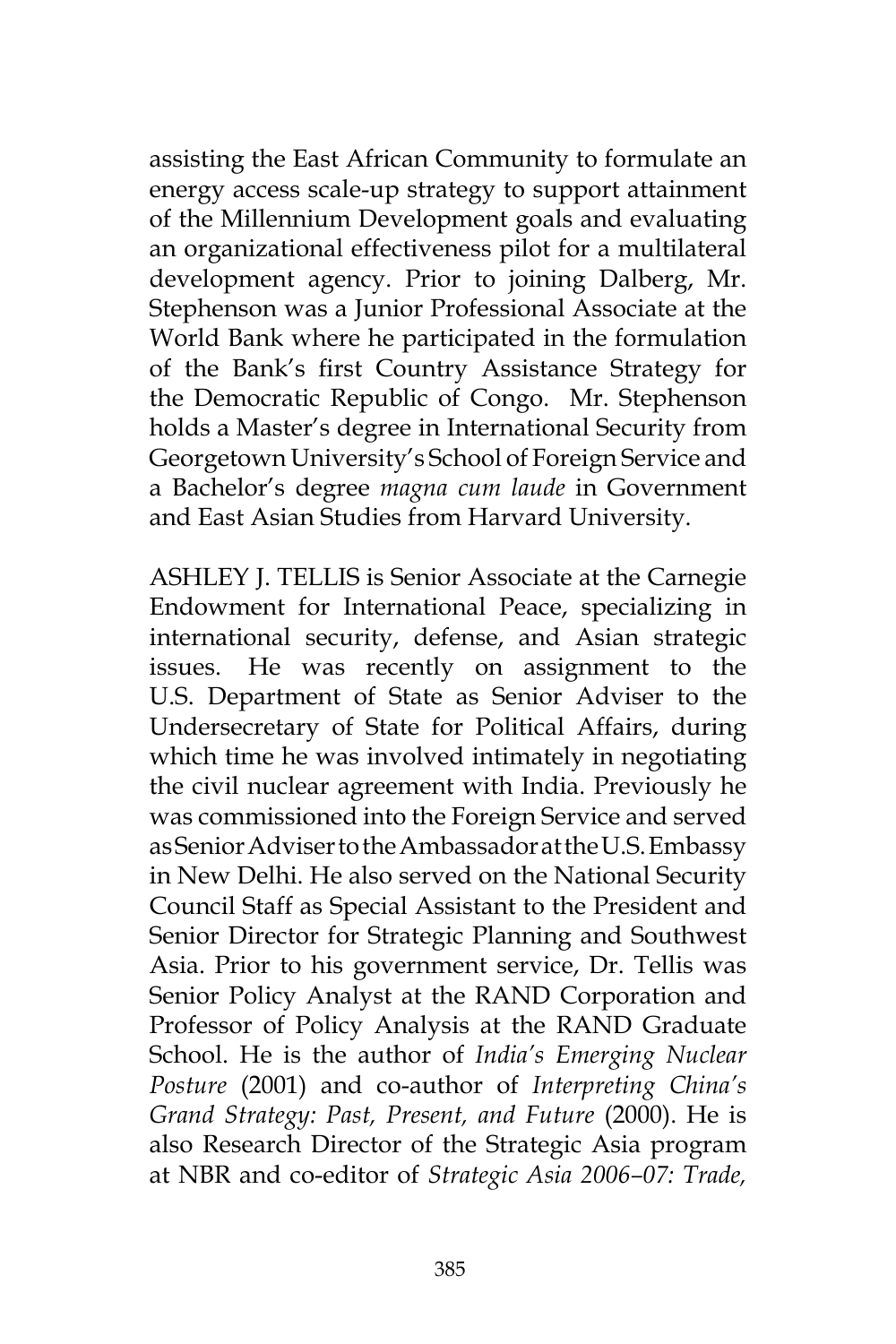*Interdependence, and Security; Strategic Asia 2005–06: Military Modernization in an Era of Uncertainty* and *Strategic Asia 2004–05: Confronting Terrorism in the Pursuit of Power*. His academic publications have appeared in many edited volumes and journals. Dr. Tellis holds a B.A. and an M.A. from the University of Bombay, and an M.A. and Ph.D. from the University of Chicago.

PETER TYNAN is a Manager in Dalberg's Washington, DC, office. His focus has been advising multilateral development institutions and corporations on private sector development, and emerging markets strategy, as well as investor groups on international investments. For example, he worked for the Inter-American Development Bank to analyze Indian economic growth; a Fortune 50 company to analyze the international Nongovernment Organization community; and for a private investor group to develop a medical project in the Bahamas. Prior to joining Dalberg, Mr. Tynan advised the Minister of Finance in the Democratic Republic of the Congo, where he wrote the private sector revitalization plan and studied the competitiveness of major Congolese industries; and worked for the Minister of Finance in Egypt reorganizing the Egyptian Customs Authority. For the U.S. Government, he advised the CFO of the General Services Administration (GSA) in strategy, strategic planning and organizational reform. He helped lead the reorganization of the GSA, merging the Supply Service and the Technology Service; and designed and managed the strategic planning process used across the agency. Mr. Tynan also worked for J. P. Morgan in Hong Kong and as an Investment Executive in private equity in Australia, where he sourced and